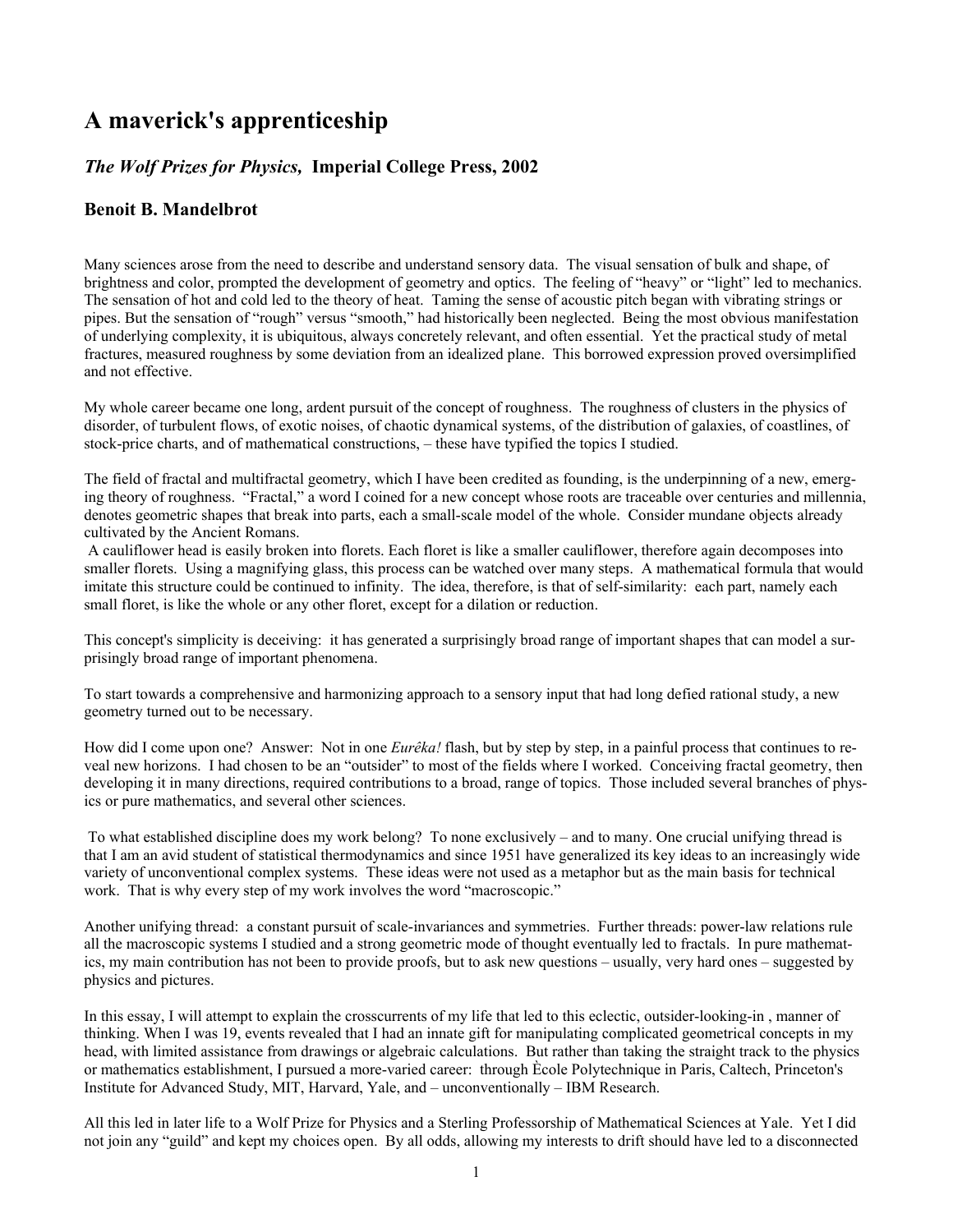and miserable professional life. But only during fleeting moments did I regret my course. Persistent and hard work, readiness to tackle daunting problems "beyond my field," willingness to "think big," a dose of good luck and timing – all these combined with that powerful gift for shape, and made me into a jack of several seemingly unrelated trades, a "maverick" and deeply visual geometer, an outsider successful at his chosen trade.

# **BACKGROUND (1924-1943)**

I was born in Warsaw late in 1924 to a family from Lithuania, a nuance that greatly mattered in Eastern Europe. I remember a happy and carefree childhood in an enormous extended family, and what proved to be the first stage of a peculiar education.

For the first and second grades I was tutored privately by the husband of an aunt, because my mother, a doctor, was scared of epidemics and kept me away from school. That uncle was an intellectual who despised rote learning, including even the alphabet and the table of multiplication: both mildly trouble me to this day. However, he trained my memory and my mind in an independent and creative way through extensive reading. Most of my time was spent playing chess, reading maps and learning how to open my eyes to everything around me. Certainly, these experiences did not harm, probably even helped the geometric intuition which has been my most important intellectual tool.

In the nineteen-thirties' Warsaw, the Depression was terrible and the ethnic and political strife was bad and getting worse. My parents, being very rational and decisive people who closely followed events in Germany and Russia, concluded that our prospects of happiness in Poland were grim. At age 50, my mother, not waiting to be pushed out by events, gave up the medical profession she loved. With two sons, she moved to Paris in 1936; my father had moved ahead and settled in a slum in Belleville.

A year later, I had become fluent in French, but entered secondary school two years older than my peers, another peculiar step in my education.

Living in Paris made me well acquainted with my father's much younger brother, Szolem Mandelbrojt (1899-1983). He preceded us all to France around 1920, became rapidly and thoroughly accepted, and was about to become Professor of Mathematics and Mechanics at the Collège de France, succeeding Jacques Hadamard (1865-1963). After 1973, he occupied at the Académie des Sciences a chair once held by Poincaré and then Hadamard. No one influenced my scientific life nearly as much as this uncle did.

Raised in Warsaw, then Kharkov during the Civil War that followed the Soviet Revolution, my uncle left for France aged about twenty, a refugee driven by an ideology that was not political or economic but purely intellectual. He was repelled by the "Polish mathematics," then being built up as a militantly abstract field by Waclaw Sierpinski (1882-1969). By profound irony, whose work was to become a fertile hunting ground when, much later, I looked for tools to build fractal geometry? Sierpinski! Fleeing his ideology, my uncle joined the heirs of Poincaré who ruled Paris in the 1920s. My parents were not ideological but economic and political refugees; their joining my uncle in France later saved our lives. I never met Sierpinski but his (unwitting) influence on my family had no equal.

In 1939, the outbreak of World War II sent us away from Paris to Tulle, a small town in poor central France, where my uncle had a house and friends. Among first-rate teachers, Marie-Thérèse Tronchon (1907-1997) honed my skills in French and Monsieur Guitton recognized my gift for mathematics. They helped me graduate in 1942 at the normal age with the first *Summa* in the school's history.

Soon, the German occupation tightened and the desire to maximize the chances of survival made me keep away from big cities, therefore skip most of early college education.

For some months I was in Périgueux as apprentice toolmaker on the railroads. For later use in peacetime, the experience was better than another wartime stint as horse groom, but I did not look or talk like an apprentice or groom and, at one point, narrowly escaped execution or deportation. Some good friends eventually arranged for admission to the Lycée du Parc, in Lyons. While much of the world was in turmoil, it was almost business as usual in a class preparing for the feared examinations of the French elite universities called "Grandes Écoles."

# **SELF-DISCOVERY**

The few months that followed in Lyons were among the most important of my life. Stark poverty and deep fear of the German boss of the city (we later discovered his name to be Klaus Barbie) tied me to my desk for most of the time.

It was then and there that a gift was revealed. During high school and the wandering year and a half that followed, I became intimately familiar with a myriad of geometric shapes that I could instantly identify when even a hint of their presence oc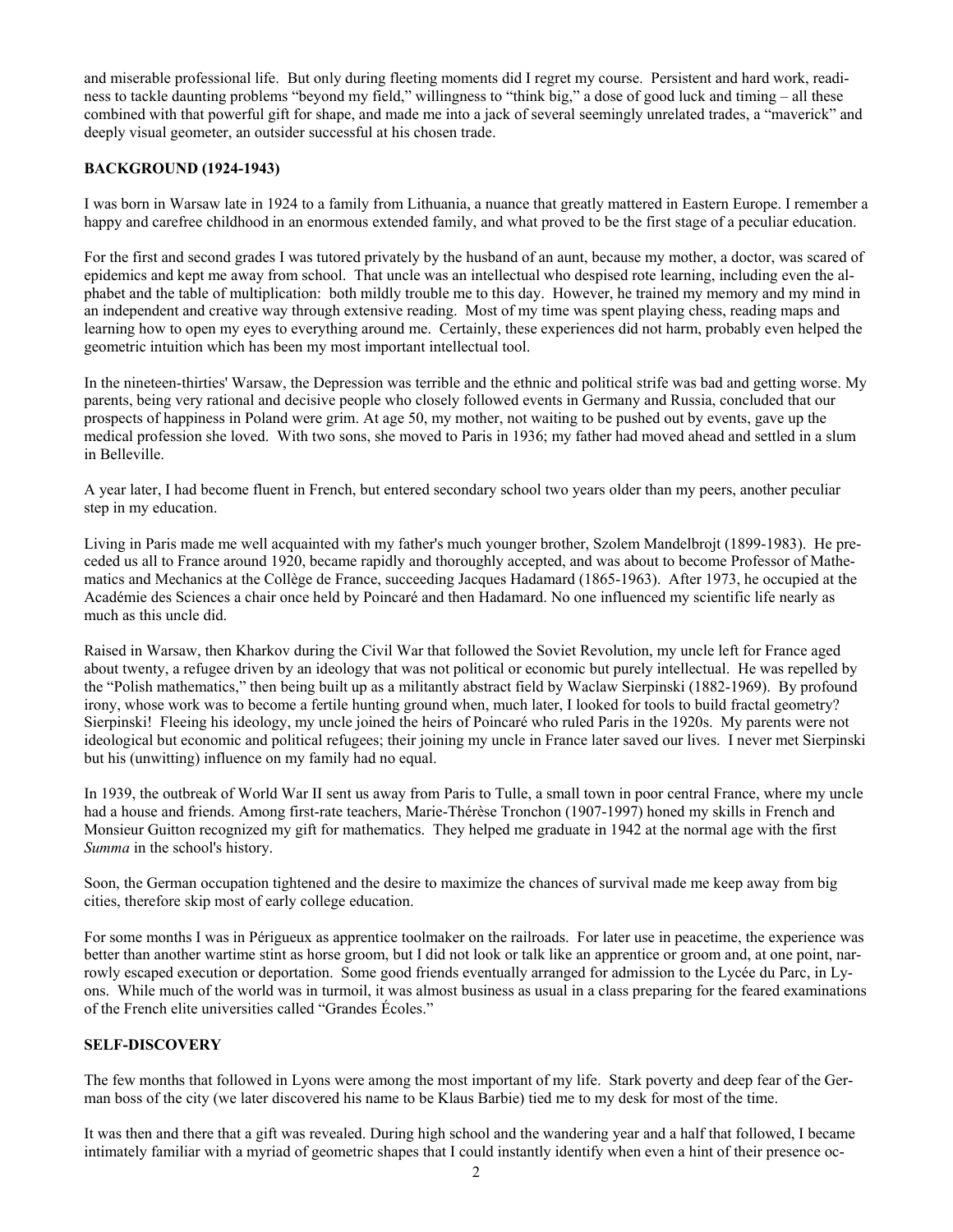curred in a problem. "Le Père Coissard," our marvelous mathematics professor, would read a list of questions in algebra and analytic geometry. I was not only listening to him but also to another voice. Having made a drawing, I nearly always felt that it missed something, was aesthetically incomplete. For example, it would improve by some projection or inversion with respect to some circle. After a few transformations of this sort, almost every shape became more harmonious. The Ancient Greeks would have called the new shape "symmetric" and in due time symmetry was to become central to my work. Completing this playful activity made impossibly difficult problems become obvious by inspection. The needed algebra could always be filled in later. I could also evaluate complicated integrals by relating them to familiar shapes.

I was cheating but my strange performance never broke any written rule. Everyone else was training towards speed and accuracy in algebra and reduction of complicated integrals; I managed to be examined on the basis of speed and good taste in translating algebra back into geometry and then thinking in terms of geometrical shapes.

Where did my gift come from? One cannot unscramble nature from nurture but there are clues. My uncle lived a double life as weekday mathematician and Sunday painter. My gift for shapes might have been destroyed, were it not for the unplanned complication of my life during childhood and the War. Becoming more fluent at manipulating formulas might have harmed this gift. And the absence of regular schooling influenced many life choices, but ended up not as a handicap but as a boon.

# **A LIFE AT CROSSROADS**

In June 1944, the Allies landed in Normandy. After a hectic summer, I went to the exclusive Lycée Louis-le-Grand in Paris, facing the Sorbonne. The exams were only delayed by a few months. I crammed hard but took them only "for practice." However, not only did I pass, but many poor marks were compensated for by top marks in mathematics. I barely missed being ranked first in the competitions for the two leading schools that, since the French Revolution, have drawn applicants from the whole of France. École Normale Supérieure "Rue d'Ulm" was tiny and extraordinarily prestigious but focussed. In research its reputation was high in pure mathematics and low in physics. École Polytechnique ("l'X") was more diversified and its alumni ran many diverse aspects of French life.

Fellow students who faced such a choice had long been preparing for it. Regular schooling creates full awareness of what ambitions ought to be pursued. To the contrary, I was, in effect, an underschooled stranger. Only months before, I had been desperately scheming to keep alive. Suddenly, a marvelous long-term choice was available for me alone to make.

Several family members, brilliant and forceful but not politically savvy, offered sharply conflicting advice. My uncle dreamt I would follow straight in his footsteps, though he worried endlessly about my taste. My father remembered what we lost in Poland and strongly believed that a scholar's happiness and independence hinged on a steady income and a job largely independent of politics or the will of a state – contrary to medicine or teaching in the model my family had experienced. My father was a fiercely independent person, anything but an "organization man."

Initially, I chose École Normale because of the school's glamor, and out of deep respect for my uncle. But "Bourbaki," a Utopian movement towards abstraction, was poised to take over French mathematics and my uncle kept telling me that geometry was dead and that I must forget about it. This dealt me a wound that did not heal until much later, when I was privileged to help the subject rise from its long sleep. Normale was the absolutely wrong place for a strong-willed person of my tastes. After two days, I yielded to my father and left for École Polytechnique. This switch of schools was widely criticized and many potential friends never understood or forgave it. But as I look back, it was the right decision, carrying me closer to what was to become my goal in life.

# **ÉCOLE POLYTECHNIQUE (1945-1947)**

Most classmates coasted along, confident that being "ancien Élève" would serve them for life. Classmates who were aiming at a high graduation rank – and the splendid state jobs it provided – had to work not only very hard but "efficiently." But a state job required French citizenship and the staff did not know that my French naturalization, signed after the war, should have been effective from the day it was approved, before the war. Free of the pressure to cram, I received a very fine and broad education.

Since I had fled mathematics as practiced at Normale, my Professor of Physics greatly mattered. Louis Leprince-Ringuet (1901-1999) was actively recruiting and came close to convincing me to join his team. But he was fully committed to revive experimental physics in France after many years of inactivity and I was definitely bound to become a theorist of some kind. At Polytechnique, no one could help.

The Professor of (Differential) Geometry, whom I mostly saw from far away, was Gaston Julia (1893-1978). In 1917, Julia had published a 199 page masterpiece "Mémoire sur l'itération des fonctions rationelles." It received a Grand Prix then fell into thirty years of neglect and increasing scorn, being overly concrete and specialized. My uncle suggested I pick it up but I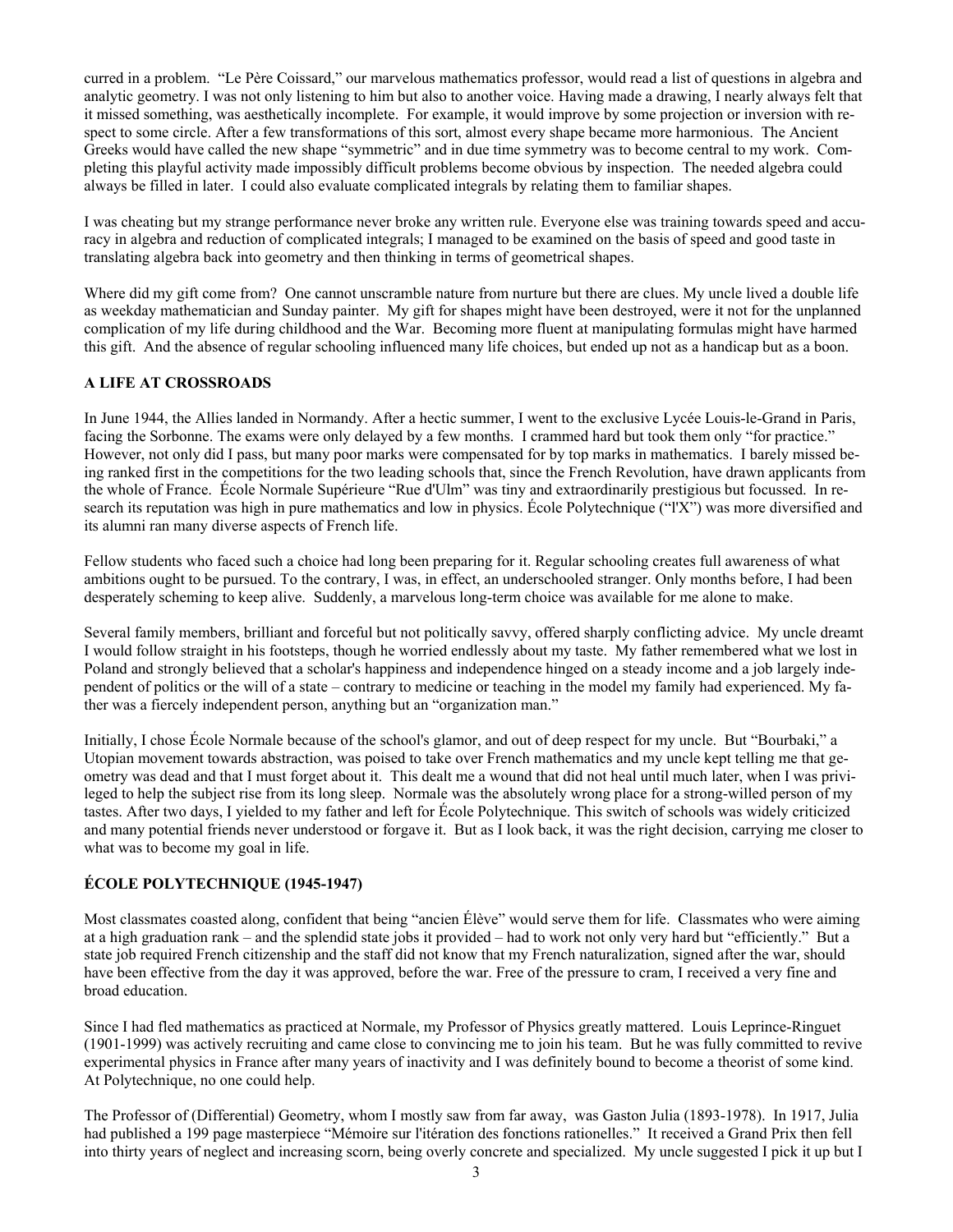failed to move an inch. Who could have imagined that, years later, I would overwhelm that field with new questions? My work fired with enthusiasm a band that revived Julia's theory of iteration of functions and brought it to fuller and welldeserved glory.

The Professor of Mathematical Analysis, Paul Lévy (1886-1971), was nearing sixty at the time and suddenly was being "discovered" as a very great man in probability theory; and his field was becoming politically correct within mathematics. But he never became a probability theory insider, nor did I. Lévy's self-directed boldness and insight cost him in terms of "career" and early recognition, but I found it admirable and felt ready to pay the same price.

# **GOOD AND BAD ADVICE**

During the last term at Polytechnique, I looked for ways to apply my gift for shape, and a growing knowledge of various fields, to real, concrete, and complex problems. I wanted to keep far from organized physics and mathematics and instead find a degree of order in some area – significant or not – where everyone else saw a lawless mess.

My uncle might have been an obvious source of advice, but he harshly mocked my thoroughly romantic dream. He never followed or understood my aspirations, feeling to the end of his life that I persisted in squandering my native intellectual gifts. But later in life many similarities emerged.

One obvious difference is that my uncle joined a powerful established "guild," while I managed to thrive without either joining an existing school or creating one for the few formal students I had. Therefore, his scientific life's path was straight as an arrow; mine seemed continually... fractal.

One similarity is that I, too, became an "ideological" refugee from abstraction, first when Bourbaki made me leave école Normale in 1945, and then when this group's pervasive influence made me leave France in 1958.

Yet another feature is that my uncle's beloved Taylor and Fourier series had started centuries ago in the context of physics, but in the 20th century developed into a field self-described as "fine" or "hard" mathematical analysis. In my uncle's theorems, the assumptions could take pages. The distinctions he enjoyed were so elusive that no condition was both necessary and sufficient. The long pedigree of the issues, for him a source of pride, was for the younger me a source of aversion.

A wandering scientist should never say never, and a beautiful part of abstract mathematics should never be called exhausted. Like that figure of Greek mythology, an occasional contact with our Mother Earth will revivify it.

In due time, persistence in the study of roughness made me encounter increasing depths of wild complexity and conclude that the world is not fundamentally mild and simple. In due time, the intellectual landscape that I chose to visit as scientist turned out to have been previously visited by my uncle and his friends. The hard messiness found in his mathematics may well reflect the irreducible messiness of the scientific frontier where I have chosen to work.

# **CALTECH, DOCTORATE, AND POSTDOC WITH VON NEUMANN (1947-1954)**

In lieu of the splendid state job that my city of birth was believed to preclude, Polytechnique arranged a scholarship in the United States at Caltech (the California Institute of Technology). I made many good friends there and the course of my life was profoundly influenced.

Firstly, I learned about turbulence and attended the "swan song" lectures on statistical physics of Richard C. Tolman (1881- 1947). He did not teach technique but "explained thermodynamics" and affected much of my work.

Secondly, I had the privilege of becoming close to several postdocs and their maverick leader, Max Delbrück (1906-1981). There and then, molecular biology was being created against the hostility of all the guilds. This provided an exhilarating – and dangerous – proof that someone with my bent might have a chance, after all.

Back to Paris, the University provided none of the pluses or minuses of having an advisor or mentor. In 1952, I submitted a Ph.D dissertation, unfinished and poorly presented, that largely determined the course of my life.

Roughly speaking, the first half was about mathematical linguistics, the second, about statistical thermodynamics, the first half being a very exotic form of the second.

Onlookers – even friendly ones – all warned me that the combination was by no means "natural." Not only did the first half concern a subject that didn't yet exist, but it was clear that my main goal was not to help linguistics become mathematical, but to explain a mysterious power-law relation called Zipf's law. George Kingsley Zipf (1902-1950) claimed that power laws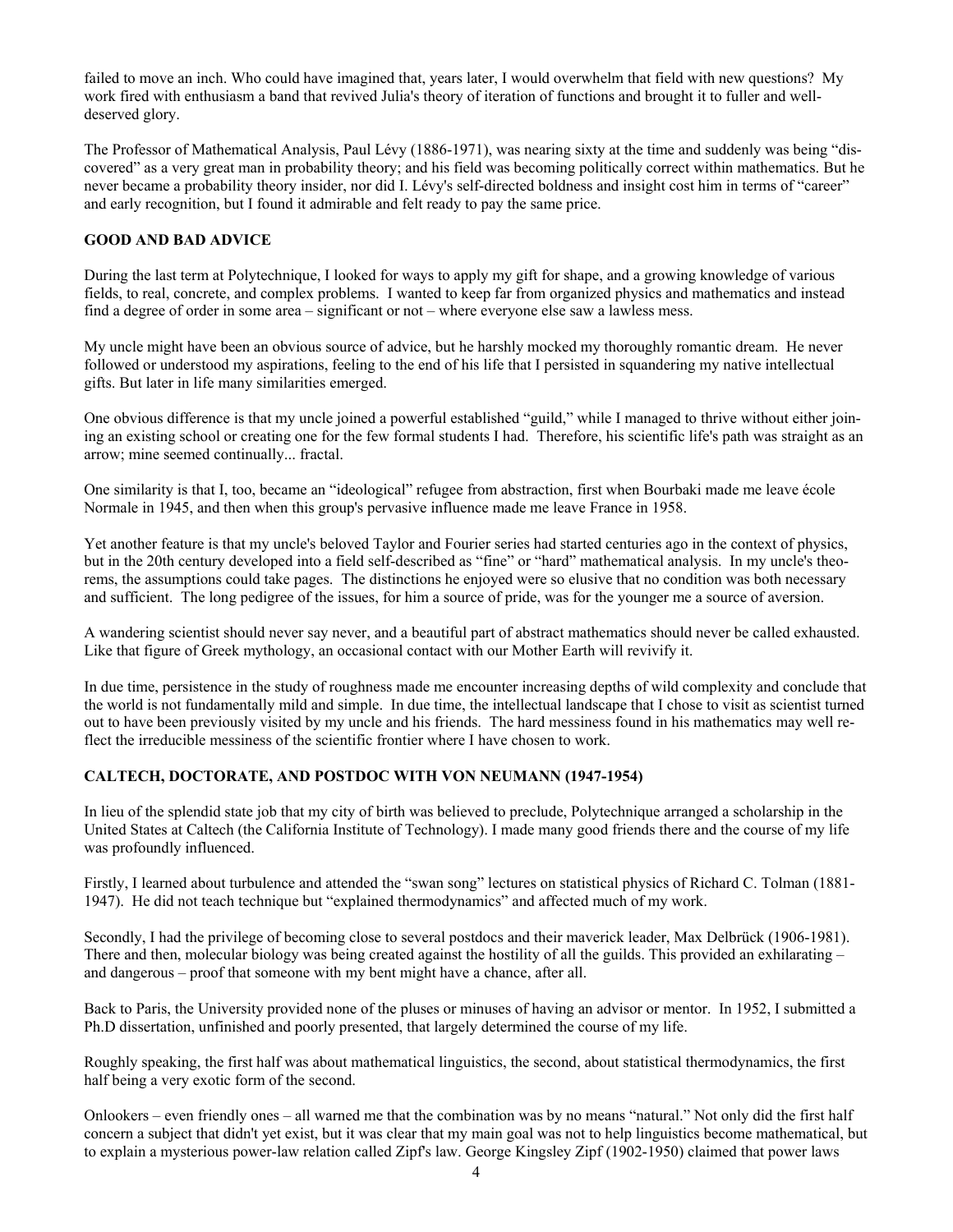characterize everything interesting in the social sciences, and provide them with an element of unity in contrast to the physical sciences.

At this point, it is useful to comment on the later development of this story. During the fifties and sixties, much of my work centered on other power laws in economics and other social sciences. Zipf's first claim proved to be sound, but I soon disproved his second claim by also discovering or identifying many power laws in different branches of the physical sciences, other than the mainstream. My vocabulary was different, but the methods I soon adopted were those of renormalization and the search for fixed points.

Worse even than the first half of my thesis, the second half dabbled with a subject that was viewed as no longer part of active physics. This was reasonably true in 1952, but not for long. In the late 1960s and early 1970s, the study of critical phenomena ushered a brilliant period in the history of statistical physics. What did it bring? It brought renormalization, fixed points, and a contingent of new scaling laws that became better understood in that context than anything I used to know.

All those developments came too late to influence my work on financial prices, on long-term dependence in physical science, and on turbulence. Conversely, the explosion of interest in critical phenomena owed nothing to my work. However, to anticipate again on this story, I found it proper – in fact exhilarating – to break my youthful vow. New friends made it easy to join a mainstream of physics and contribute my share to the studies of critical phenomena and/or the basic physical clusters. They have become generally viewed as truncated fractals.

All in all, the details of my 1952 dissertation were never important. My explanation of Zipf's law keeps being rediscovered only to sink back into oblivion.

To the contrary, the broad central argument of my thesis – the appreciation of the significance of the power laws and their explanation (soon broadened by renormalization and fixed points) – proved to have very "strong legs." Also, much of my work outside of mainstream physics has been directed by a "generalized thermodynamics." The great J.W. Gibbs has been criticized for fathering a theory that went beyond gases, to include assemblies of sewing machines (I quote from memory). The thermodynamics of roughness may have gone even beyond sewing machines!

Back to 1952: my dissertation had to be pigeonholed. The physicist Alfred Kastler (1902-1984), a close family friend, was consulted; on the basis of positions about to open up, we decided that my Ph.D. was in applied mathematics.

In launching this unorthodox career, I was greatly influenced by the examples of *Game Theory and Economic Behaviour* by John von Neumann (1903-1957) and *Cybernetics* by Norbert Wiener (1894-1964). Each seemed to be a bold attempt to put together and develop an appropriate new mathematical approach to very old and very concrete problems that overlapped several disciplines.

I spent 1953-1954 at the Institute for Advanced Study in Princeton as the last post-doc sponsored by von Neumann; a Rockefeller Foundation grant was arranged by Warren Weaver. At one point in the sixties, Weaver revealed having been asked by "Johnny" (then dying of cancer) to keep an eye on me, because my chosen lifestyle was dangerous and I may need help.

Though von Neumann was an originator of computers, he died before I became aware of their potential. Years later, I became fully involved and they played key roles in my career and research.

# **IBM RESEARCH (1958-1993); YALE (SINCE 1987)**

After four years in Geneva and France, I returned to the United States to work at IBM. As an environment to flesh out my ambitions, IBM Research seemed unpromising. But it proved to be far better than any university department, whether in France or America. Research universities are loose conglomerates of various departments. A department is like a small specialized business whose principal products are narrowly focused articles, books, and new graduates ready to join the corresponding guild. On the other hand, in order to serve the corporation, IBM's Research Division took a longer and deeper view. Scientifically, it was broadly based and historical circumstances prepared it to risk sheltering a few one-man projects not limited to an established area. It started in the 1950s with none of the glamor of its competitors in academia and industry. By 1993 (when the policy changed), the quality of its staff, most notably the abnormally large numbers of resident mavericks, had made it one of the most respected scientific powerhouses, worldwide.

My direct contributions to IBM's business were intermittent but, all counted, I think IBM "lost" no money on me. I started in the Mathematical Sciences Department, united by a common interest in the sophisticated use of computers. Later, interests and daily scientific interactions made me move to Physical Sciences. Notwithstanding those labels, every discovery I made while at IBM fell well outside the scope of any university department. I did not add new fields because of boredom or coercion, but because of new opportunities – typically represented by pictures.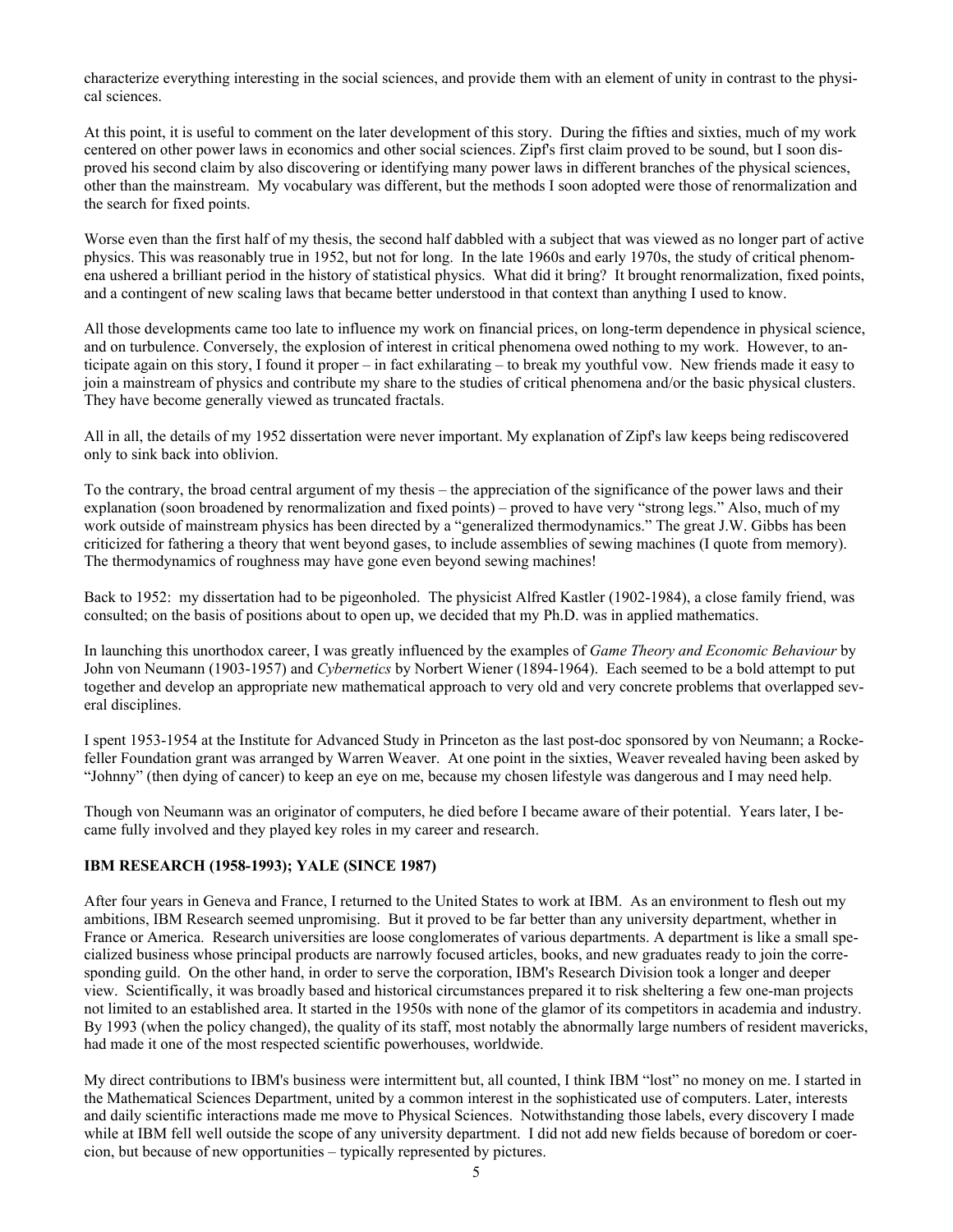In my case, the advantages offered by IBM clearly overwhelmed its drawbacks. Geographical isolation made it harder to keep up with prevailing scientific fashion, but this did not much matter for me. There was hardly anybody with whom I could discuss technical matters, so my investigations moved more slowly than I wished. But being at IBM handed me, again and again, marvellous opportunities to make long strings of discoveries that, under different conditions, would have been either discouraged by funding agencies or shared by immediate competition. An unperturbed research environment was a totally unexpected gift.

I became popular in diverse departments of great universities as a visiting professor, but no major institution wanted a permanent professor with unpredictable interests. Once, when still relatively young, I received from a top U.S. university, a very glamorous offer that was retracted the next day, after the Dean became concerned by my professional activity in several other fields. Not knowing how to fit me in an existing peer-review pigeon-hole, that university saw no way to employ me. IBM did. In 1974, I was made an "IBM Fellow" and given a very small staff. IBM Fellows received the enviably vague "freedom to choose and carry out their work in areas related to their specialization in order to promote creative achievements."

Anyhow, no real choice was open until very much later. By the time a new policy made me retire from IBM, I was fortunate to have become associated with the Yale Mathematics Department. Building on its existing tradition of thinking of people first and area next, it proved extremely receptive to my approach to the sciences. Everyone followed one's work wherever it led, and twists and turns required no justification. Incidentally, Yale may have, in my case, set a world record for the latest age an individual was tenured for the first time.

# **IT'S A WILD WORLD OUT THERE**

Back to my life-long pursuit, the taming of roughness. Each time this concept is described, there is wide agreement that it is ubiquitous. Yet, one might argue that specialists in metal fractures, proper physics, and financial prices consistently deny the specificity of roughness, at least by implication. Indeed, tools like root-mean-square or Fourier spectrum are well-suited to handle nice phenomena that clearly separate into a deterministic "true value" and a small "perturbation." All are forms of what I called the state of "mild randomness."

I have argued that the cases of roughness I studied (exemplified early in this essay) are very different and mark a new stage of indeterminism. In handling the rough surface of a broken metal or of Earth's relief, widely used approaches amount to invoking a pile of elementary shapes, for example, pyramids.

However, a sufficiently detailed specification of such a pile demands a multiplicity of rules that defeats the primary goal of every scientific model. A properly parsimonious model is required to have a deceivingly simple input and its output must not merely rephrase the input. It must be rich in unanticipated structure, open unanticipated new issues and, of course, fit the facts.

In strikingly visual fashion, this primary goal is fulfilled by the simple scale-invariance principles that I first used in the 1950s and that led to my fractal model of Earth's relief and of metal fractures. Beyond fascinating both professionals and amateurs, those fractals' goal was pragmatic: to gain acceptance for my study (less perspicuous but famously challenging) of turbulence and exotic ("1/f") noises and of financial prices. Fractals/multifractals do not explain turbulence (nobody has) but provide a more accurate description.

In addition, they raise a major theoretical issue by threatening or even breaking a separation that is a characteristic of "mild" variability, between a true value and random perturbation. Not only variability does not disappear by averaging, but it creates extraordinary shapes that are often hard to distinguish from the "real structures."

For example, striking configurations inevitably appear in my fractal models of the distribution of galaxies. Their being hard to tell from galaxy clusters raises a question. Are galaxy clusters real objects, or merely a name concocted by humans to achieve a quick sense of control over a mystery perceived as threatening? This deep and troubling question has many counterparts elsewhere in my work.

Altogether, turbulence is best understood if viewed as lying well beyond that which I called the state of mild variability. It seems to belong, instead, to that which I called the state of "wild variability and randomness."

Like turbulence, roughness was slow to be studied and its study continues to encounter perceived delays and difficulties. This fact may solely reflect the scientists' inadequacies but I do not think so. It seems that, by attacking those neglected phenomena, science has come to a frontier of qualitatively increased complexity and changing ambitions.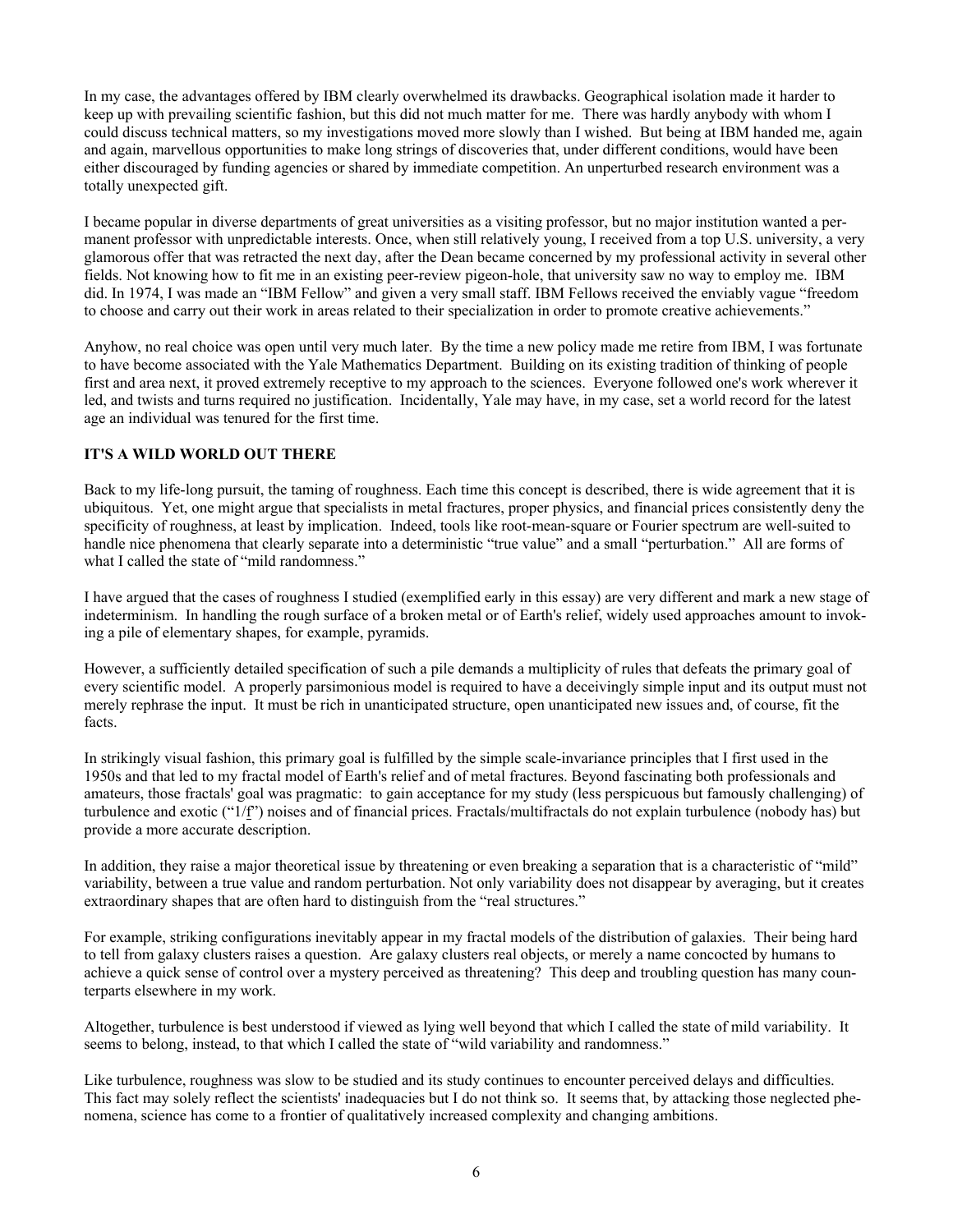#### **THE "BOOK-LENGTH ESSAYS" (1975, 1977, 1982)**

The fate of being called a good physicist by mathematicians and a good mathematician by physicists was one I always feared and fought. And I discount all praise for my work in economics by people other than economists. While it is good to be free of the economists' "before the fact" censorship, I also want to win "after the fact" understanding and approval of at least a part of their community.

However, I always kept a strong foreign accent, scientifically speaking. Several of my papers were rejected and other papers' drafts did not seem worth finishing. Thus, my work on the distribution of galaxies would not be published until it became known and understood, but could not become known and understood until it was published.

This dilemma was solved by publishing a great deal of original work in successive versions of a broadly-based "Essay." To write and illustrate those books demanded enormous effort, a full-time programmer and one or two part-time associates. Furthermore, no book is published without some expectation of success and, in this case, the chances of success could not even be estimated in advance. But I was able to provide the first publisher with a camera-ready product. The stigma attached to being, to a degree, a vanity-press book is erased by large sales, many translations (including one into Basque), and wide influence.

#### **DIVISION OF LABOR BETWEEN "GUILDS" AND THE MAVERICKS' ROLE IN SCIENCE**

History proves that it is a misconception that theoretical scientists do their best work when very young; that a person who hasn't already earned admiration by the age of 25 or 30 will never catch up. Were it valid, this rule would have annihilated all the mavericks. But I view it as being in good part a self-fulfilling prophecy that pleases the scientific "guilds" but is harmful.

To the contrary, mavericks' kind of research requires slow and gradual buildup and maturation – and seems to extend longer than "the norm." The coming generation will have to change professions and activities much more often than mine could get away with. They will find it vitally important to be more adaptable and open to change, a step that is incompatible with the worship of youth.

Mavericks need not be encouraged. Should they be tolerated? A century ago, the famous sociologist Emile Durkheim (1858-1917) wrote that the division of labor is "a moral rule for human behavior... a categorical rule... that should be imposed as a duty. It is true that those who infringe it are not meted out any precise punishment laid down by law, but they do suffer rebuke."

A more recent justification for the microscopic subdivision of labor forsakes duty and calls it the fruit of necessity, fully and uniquely determined by the inevitable sweep of history. Needless to say, mavericks read the tea leaves of history differently.

Consider the scientific funding rule that preserves each branch of science from interference from other branches. It started in the USA, when Emanuel Piore (whom I knew later as the real founder of IBM Research) set the rules of the National Science Foundation. Later, it conquered the world. As a result, every established field, at any given instant, is entitled to select a single "best way" to train and co-opt new participants. The elimination of every pressure from other fields was not a reform but a revolution. Helped by lavish funding, it led to decades of productive activity.

But today, it is leading to catastrophe. Every old civilization knows that even the best intentioned and best designed rule, if made absolute, eventually creates a terrible situation. To an astonishing and dismaying degree, science has willingly lowered itself to a feature of professional sport, where an athlete's worth is solely assessed within a narrowly defined event. To me, this makes the Olympics a very dull form of professional entertainment.

Every so often, the Olympics adds new events, and similarly new academic fields keep being created. They quickly organize themselves as guilds opposed to all other guilds. Even a token of unplanned diversity is intolerable. Contrary to Durkheim, I believe that *for its own pragmatic welfare, society must allow some persons to opt out of the strict division of labor.* Given the attractiveness of a guild's protection, the so-called "malcontents" or troublemakers will not be numerous. Rebuking all of them (for all practical purposes, crushing them) and labeling them as "immoral" or simply as "avoidable waste of money and positions," does nothing to improve society.

A serious threat that must be addressed is due to the fact that science as a whole (as well as large areas like physics or mathematics and smaller guilds) have neither an endowment they can live off, nor (with the possible exception of healers and star-gazers) the automatic constituency of sports. To survive, they need the approval of the broader society, hence deeply depend on credible interpreters. This service was provided by veterans of World War II laboratories who were selected when